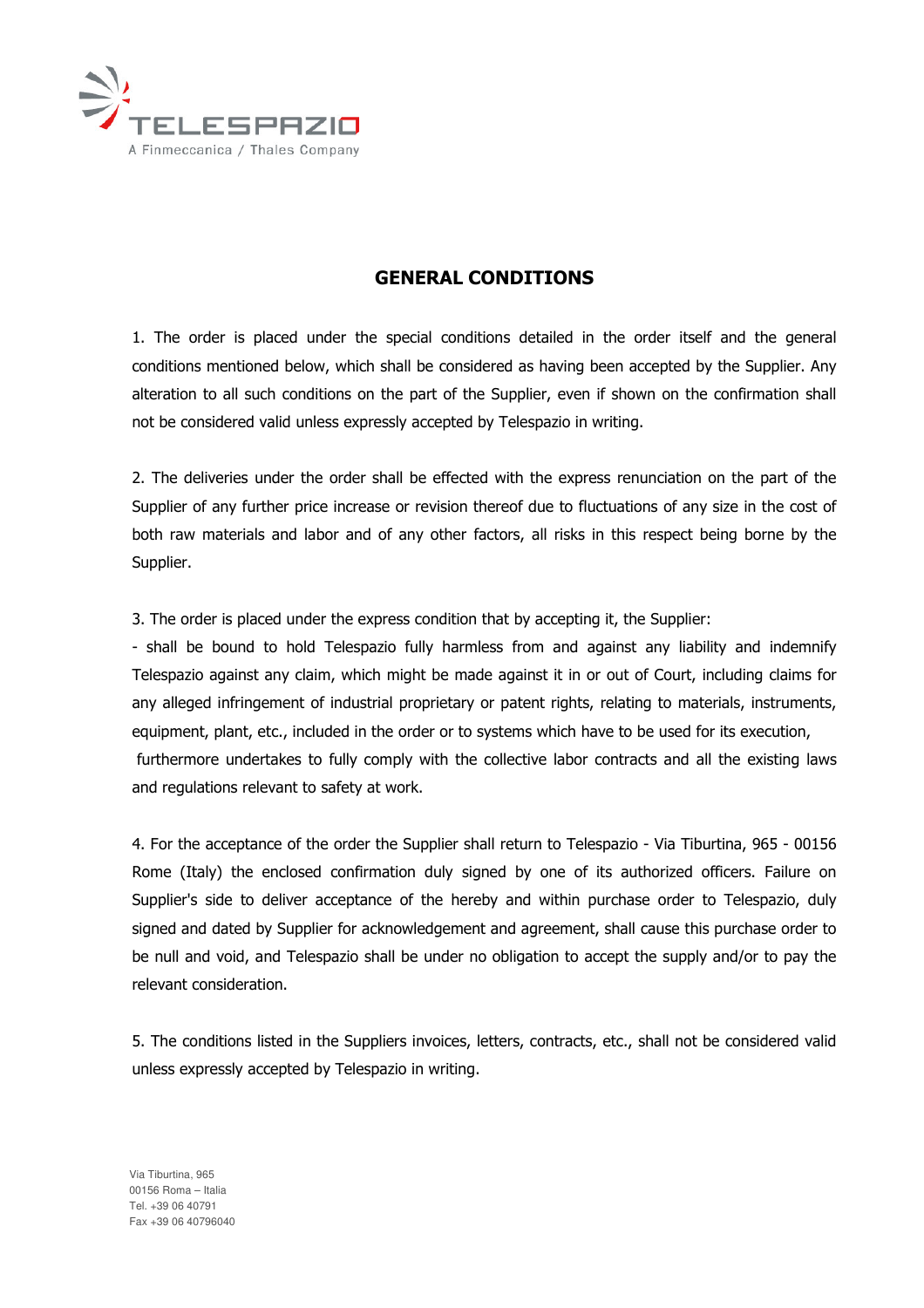

6. The delivery of goods to the carrier or forwarding agent shall not relieve the Supplier from its delivery obligations which shall only deemed to have been complied with when the supplied goods shall have reached the final destination as specified in the within purchase order, at care, cost and risk of the Supplier.

7. Any commercial invoice issued by the Supplier shall relate to a single order only and shall show the details of the order (number and date). Three plain copies of the invoice with the stamped notice "For internal administrative use" shall be attached to the original. Analogously, any other document (such as origin or quality certificates) accompanying the goods shall have to be produced in one original and three copies.

8. Supplies to be delivered in areas where special tax holidays are enjoyed shall require that special requirements applicable thereto be fully complied with as well.

9. A copy of the delivery note, pro-forma invoice or corresponding document shall accompany the material.

10. Telespazio shall not be held responsible for any excess material supplied, even if temporarily stored in its warehouses.

11. Faulty goods or goods which do not comply with the condition set forth in the order or with the relevant designs or technical characteristics etc. will be rejected and placed at Supplier's disposal, or returned carriage forward.

12. The supplier declares and guarantees the full ownership of the goods and licences that may be provided in the context of the Order, and declares that the goods are free of any ties, real guarantees or third party rights;

13. The supplier guarantees that the goods contained to the Order shall be in conformity with the Italian and European Union rules that may be applicable to them.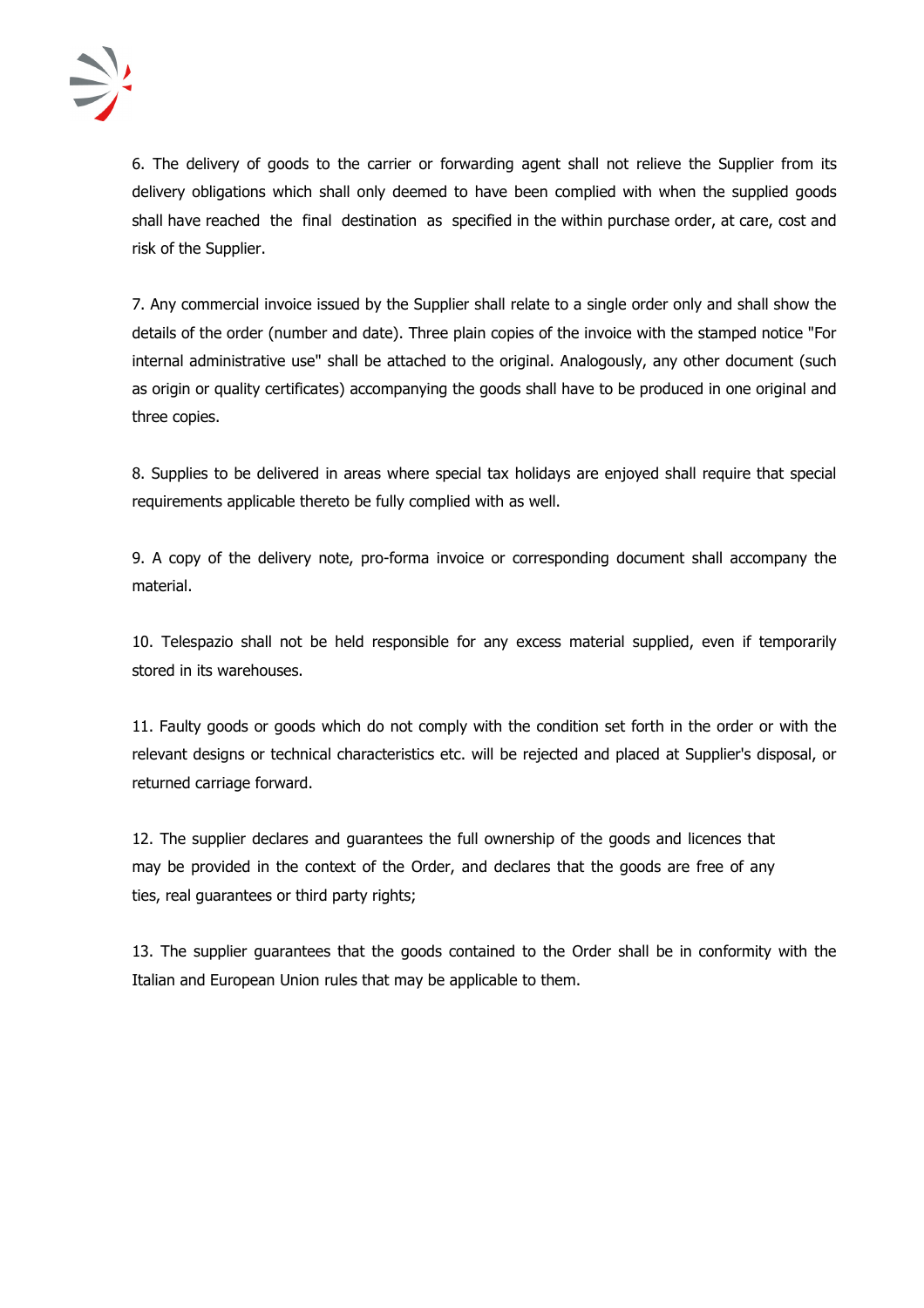

14. The total value of this purchase order is to be applied as offset credit in support of any present or future offset obligations, in Supplier's country, of the Telespazio, its subsidiaries and affiliates. Telespazio shall have the right to assign, sell, or otherwise transfer such credits to third parties of its choice to be used in meeting the offset obligations of said third parties.

Supplier will use its best reasonable efforts to assist Telespazio in obtaining offset benefits from the appropriate government officials.

15.The Supplier is bound to repair and/or replace imperfect supplies or defective and/or imperfect parts with new and original spare parts, under its own responsibility and at its own expense. The transport expenses required for the replacement and/or repair of defective supplies shall be borne by the Supplier. The period of guarantee of the goods subject of the Order shall be 24 (twenty four) months, or any longer time period that may be provided by the regulations in force, running from the date of acceptance of the supply. In case of reparation and/or replacement of the goods, the guarantee period shall be automatically extended in consideration of the time period, while the goods are not available to Telespazio.

16. Telespazio shall have the right to terminate the order in case of default of the Supplier, of any of the provisions above mentioned .

17. Telespazio shall have the right to terminate the order in case of convenience with the inclusion of special clauses in the order.

18. The order shall be deemed to have been lawfully cancelled if the goods thereof have defects which render them unsuitable for the purpose for which they are intended or considerably reduce their value, the term for reporting the defect shall in all cases start from the date of its discovery.

19. The penalty for late delivery shall be deducted from the amounts invoiced to Telespazio. Settlement of penalties shall not be considered as a waiver or reduce in any way Telespazio's title to compensation for any additional damage.

20. Expiry of the payment term shall not give rise to payment of interest. No form of payment by draft or other form of bank receipt will be accepted.